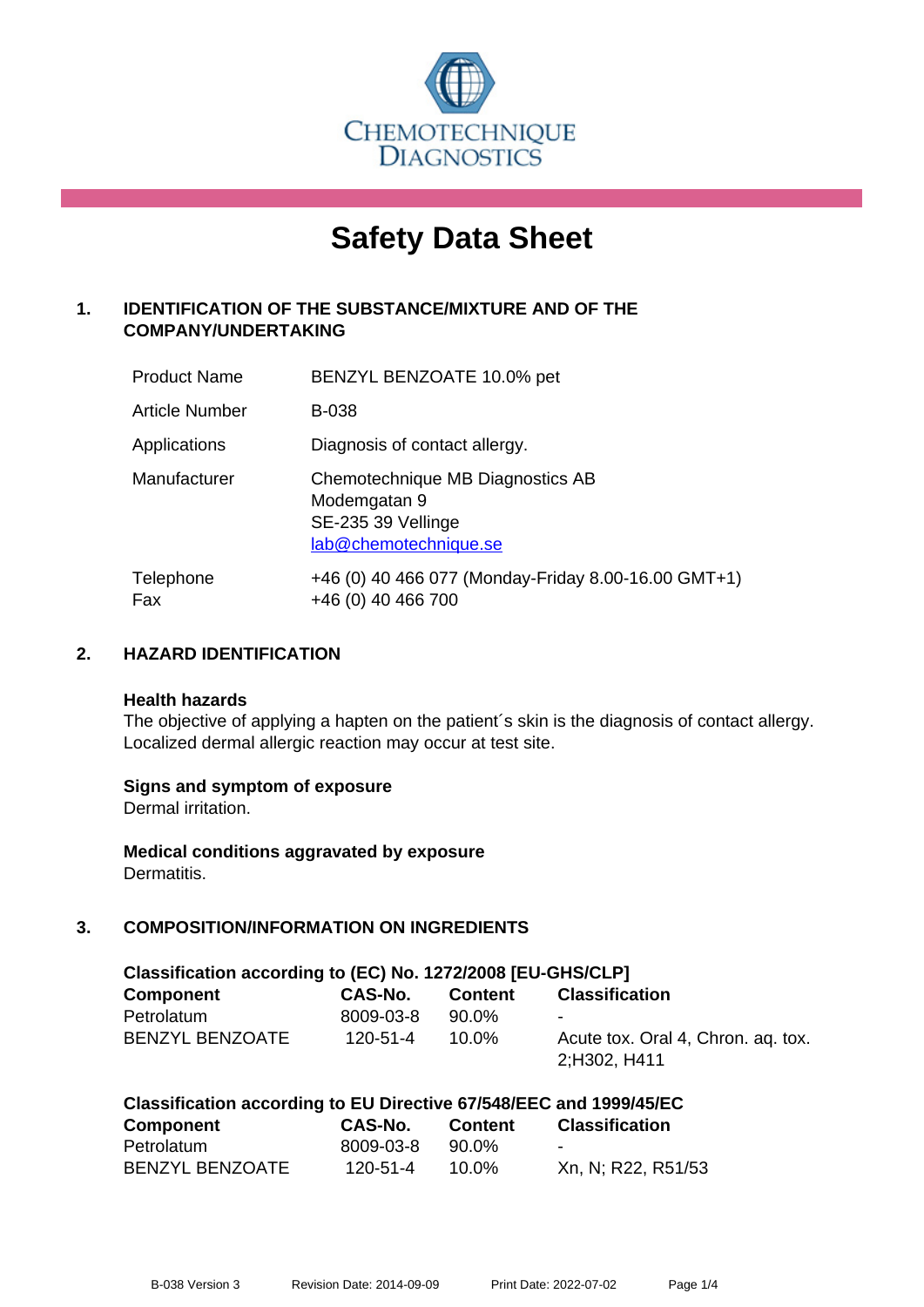## **4. FIRST AID MEASURES**

## **Emergency and first aid procedures**

Obtain medical attention.

# **5. FIRE-FIGHTING MEASURES\***

#### **Suitable extinguish media**

CO2, powder or water spray. Fight larger fires with water spray or alcohol resistant foam.

# **For safety reasons unsuitable extinguishing agents**

Water with full jet.

## **Special protective equipment for fire-fighters**

Wear self-contained respiratory protective device. Wear fully protective suit.

\*Data is shown for petrolatum only

## **6. ACCIDENTAL RELEASES MEASURES**

**Steps to be taken if material is released or spilled** Contain and place in a closed container.

# **7. HANDLING AND STORAGE**

**Precautions to be taken in handling and storage** Store dark at 5-8 C. Avoid extended exposure to light. FOR EXTERNAL USE ONLY.

# **8. EXPOSURE CONTROLS/PERSONAL PROTECTION**

**Respiratory protection** Not required.

**Ventilation** Local exhaust.

**Protective gloves** Disposal gloves.

#### **Eye protection** Not required with normal use.

## **Work/Hygienic practices**

Wash hands after each use.

## **9. PHYSICAL AND CHEMICAL PROPERTIES**

Odour **Odourless** 

Appearance Ivory White Semi-solid

Melting point\* 50-55° C Flash point\*  $>100^{\circ}$ C

Boiling point\* No data available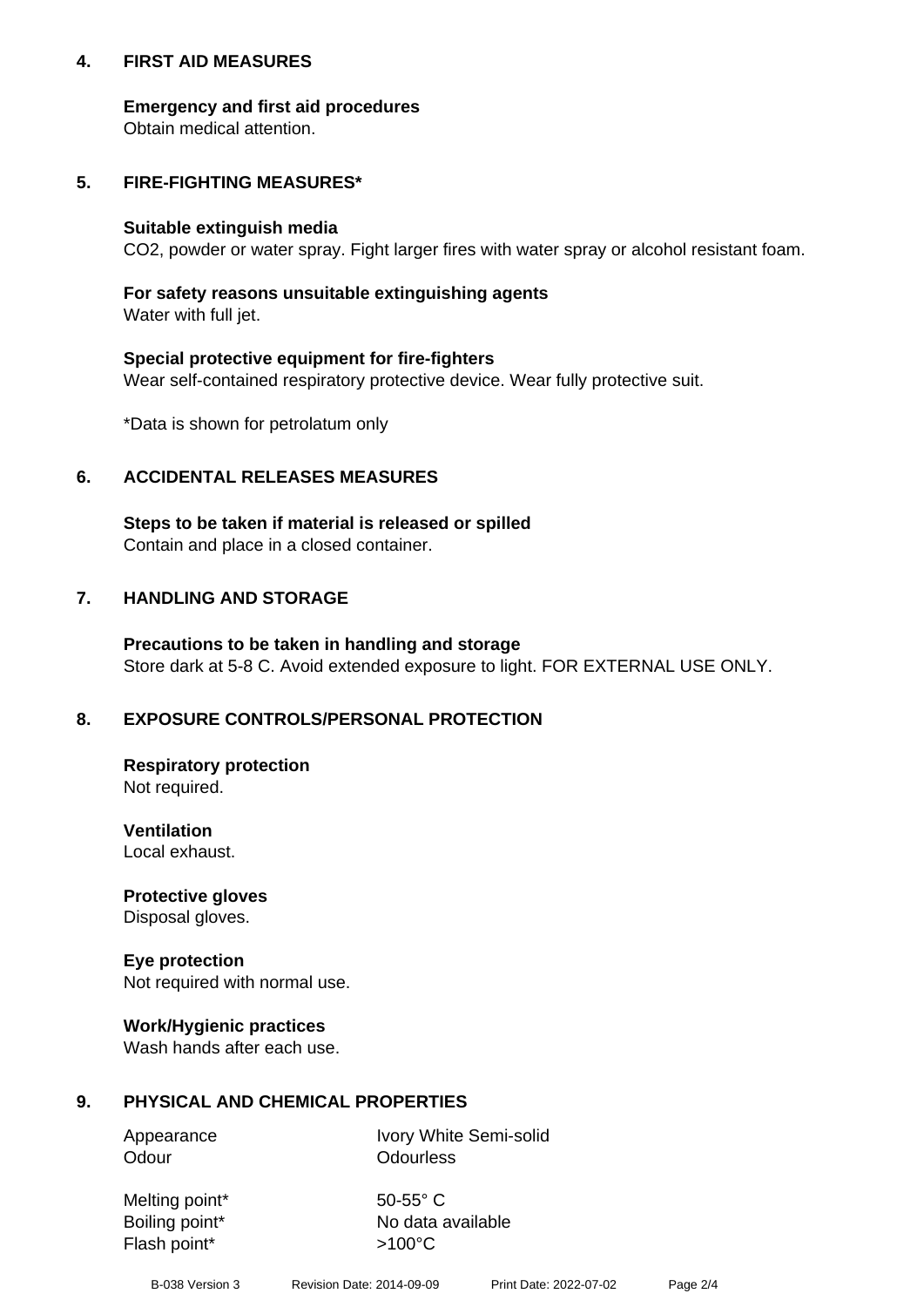Density\* No data available. Solubility in/Miscibility with Water\*

Self ignition\* Product does not self ignite. Danger of explosion\* Product does not present an explosion hazard. Insoluble

\*Data is shown for petrolatum only

# **10. STABILITY AND REACTIVITY**

#### **Incompability**

May react with strong oxidizing agents.

#### **Stability**

Stable at recommended storage conditions.

#### **Hazardous byproducts**

Combustion may generate CO, CO2 and other oxides.

**Hazardous polymerization**

Will not occur.

## **11. TOXICOLOGICAL INFORMATION**

No data available.

## **12. ECOLOGICAL INFORMATION**

No data available.

## **13. DISPOSAL CONSIDERATIONS**

#### **Waste disposal method**

Comply with federal, state/provincial and local regulation.

#### **14. TRANSPORT INFORMATION**

Not dangerous goods.

## **15. REGULATORY INFORMATION**

The classification is according to the latest editions of the EU lists, and extended by company and literature data.

#### **16. OTHER INFORMATION**

#### **Text of H-statements and R-phrases mentioned in Section 3**

| Acute tox. Oral 4 |                           | Acute toxicity, Oral (Category 4)               |          |  |
|-------------------|---------------------------|-------------------------------------------------|----------|--|
| Chron. ag. tox. 2 |                           | Chronic aquatic toxicity (Category 2)           |          |  |
| H <sub>302</sub>  |                           | Harmful if swallowed                            |          |  |
| H411              |                           | Toxic to aquatic life with long lasting effects |          |  |
| B-038 Version 3   | Revision Date: 2014-09-09 | Print Date: 2022-07-02                          | Page 3/4 |  |